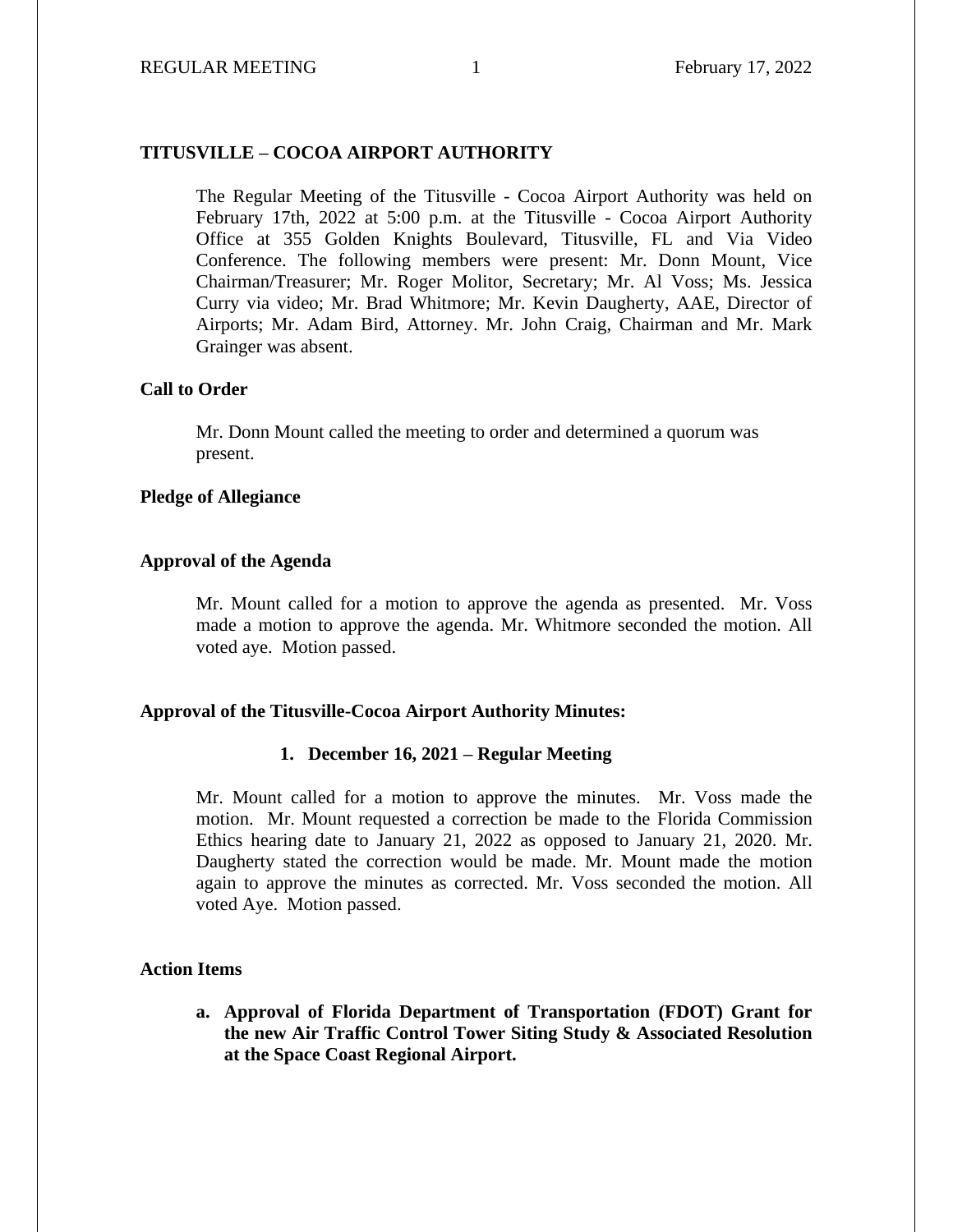Mr. Mount called for a motion to approve the FDOT Grant for the new Traffic Control Tower siting study and Associated Resolution of the Space Coast Regional Airport. Mr. Molitor made the motion and Mr. Voss seconded. Mr. Mount called the question. All voted aye. Motion passed.

# **b. Approval of Florida Department of Transportation (FDOT) Grant for the Fuel Farm Replacement Project & Associated Resolution at the Space Coast Regional Airport.**

Mr. Mount called for a motion to approve the Florida Department of Transportation (FDOT) Grant for the Fuel Farm Replacement Project and Associated Resolution of the Space Coast Regional Airport. Mr. Whitmore made the motion to accept the resolution of the Fuel Farm Replacement Project. Mr. Voss seconded. Mr. Mount called the question. All voted aye. Motion passed.

# **c. Approval of Florida Department of Transportation (FDOT) Grant Amendment (FPN 447540-1-94-01) for the Valiant Air Command Ramp Project & Associated Resolution at the Space Coast Regional Airport.**

Mr. Daugherty requested approval of the match of \$193,500 for the project. Mr. Molitor made a motion to approve the match. Mr. Voss seconded the motion. Mr. Mount called the question. All voted aye. Motion passed.

# **d. Approval of Florida Department of Transportation (FDOT) Grant Amendment (FPN 447540-2-94-01) for the Valiant Air Command Ramp Project & Associated Resolution at the Space Coast Regional Airport.**

Mr. Voss made a motion to approve the Florida Department of Transportation (FDOT) Grant Amendment for the Valiant Air Command Ramp Project and Association Resolution. Mr. Whitmore seconded the motion. Mr. Mount called the question. All voted aye. Motion passed.

## **e. Space Coast Innovation Park, LLC Ground Lease Agreement**

The Space Coast Innovation Park, LLC Ground Lease Agreement was rescheduled to a special meeting.

#### **f. Six Month Performance Review – Director of Airports**

Mr. Daugherty addressed some of the changes made over the past six months. Mr. Daugherty will be communicating with the Board more frequently. Updates will be given every two weeks. Mr. Daugherty stated staff changes were made. Relationships are being repaired with the FDOT, FAA and the County of Brevard.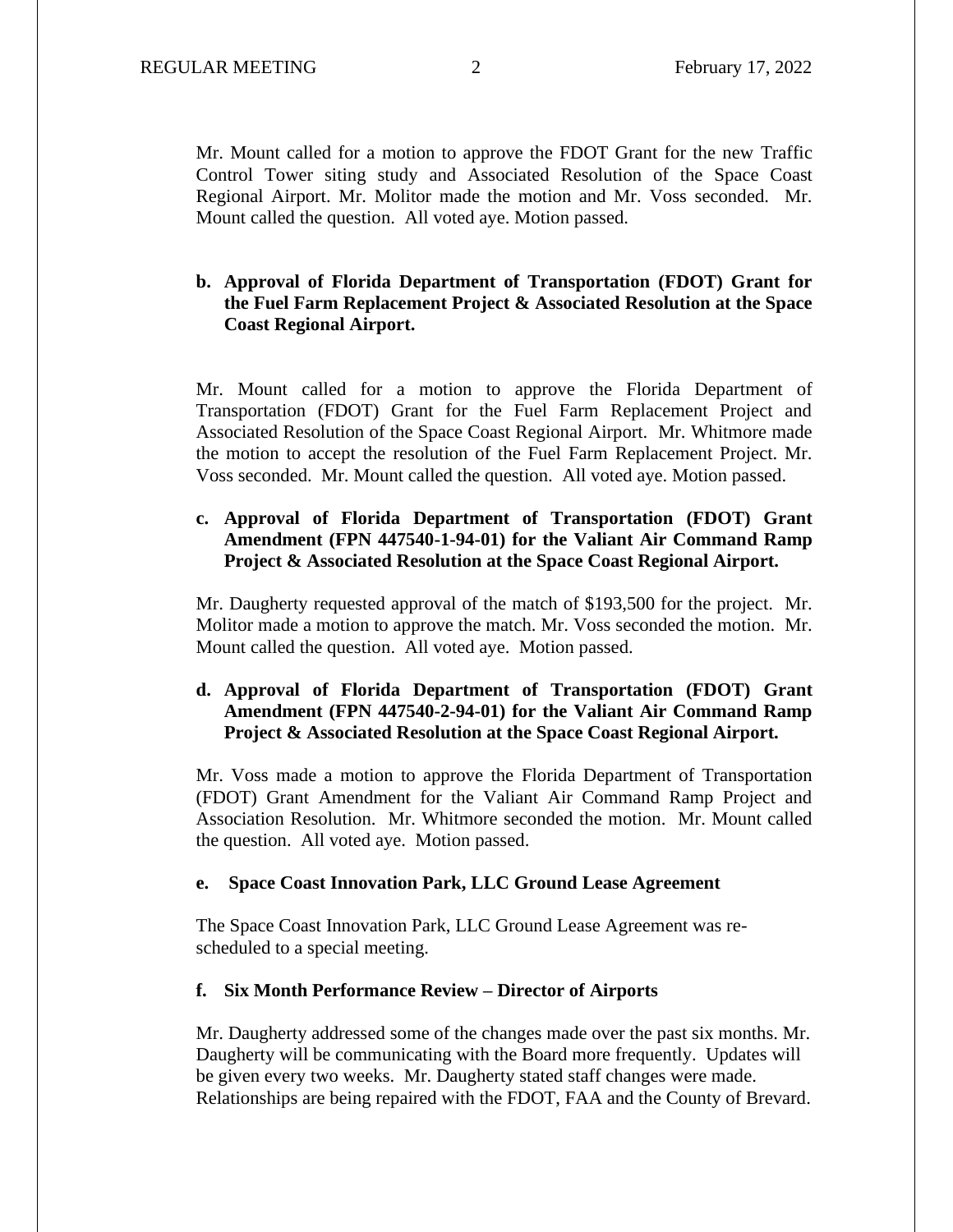Mr. Daugherty is attending EAA meetings every month.

Mr. Daugherty would like to have a marketing strategy put in place which does not exist at this time. Mr. Daugherty has concerns opportunities are being missed.

### **Director's Report**

## **a. Capital Improvement Projects Update**

Mr. Daugherty provided an update on Runway 9-27 Project. Project is ongoing. Mr. Daugherty stated project should be completed prior to the upcoming airshow.

Mr. Daugherty spoke about the updates on the Hangar 52 Demo and the NASI Project at Merritt Island. Mr. Daugherty stated that the Hangar 52 Project is largely finished. Mr. Daugherty stated a construction permit has been approved for the NASI Project.

## **b. Merritt Island Airport Noise Committee Update**

Mr. Hopman briefed the Board about the number of flights in operation for each airport. Mr. Hopman stated that the Noise Committee meetings were being held every two weeks. Mr. Hopman stated the hotline on the new website has been established. Mr. Daugherty spoke about the noise hotline being a show of engagement in cooperation with the noise complaints by looking into different flight patterns and air space.

#### **c. Approval of Invoices for Projects**

Mr. Daugherty stated that the guidance of the FAA and FDOT is being followed on the master plan. The FAA and FDOT will be on the selection committee to review the proposals. Mr. Daugherty stated the committee will then make recommendations as to which engineering / planning firm will be hired.

Mr. Whitmore recommended names to be added to the selection committee.

Mr. Mount addressed the issue of being obligated to follow the FAA guidelines.

Dr. Byers addressed the Board with the issue of needing to follow the conceptual scope of the Spaceport master plan. Dr. Byers spoke about the need to provide consultants enough time to use their skills efficiently.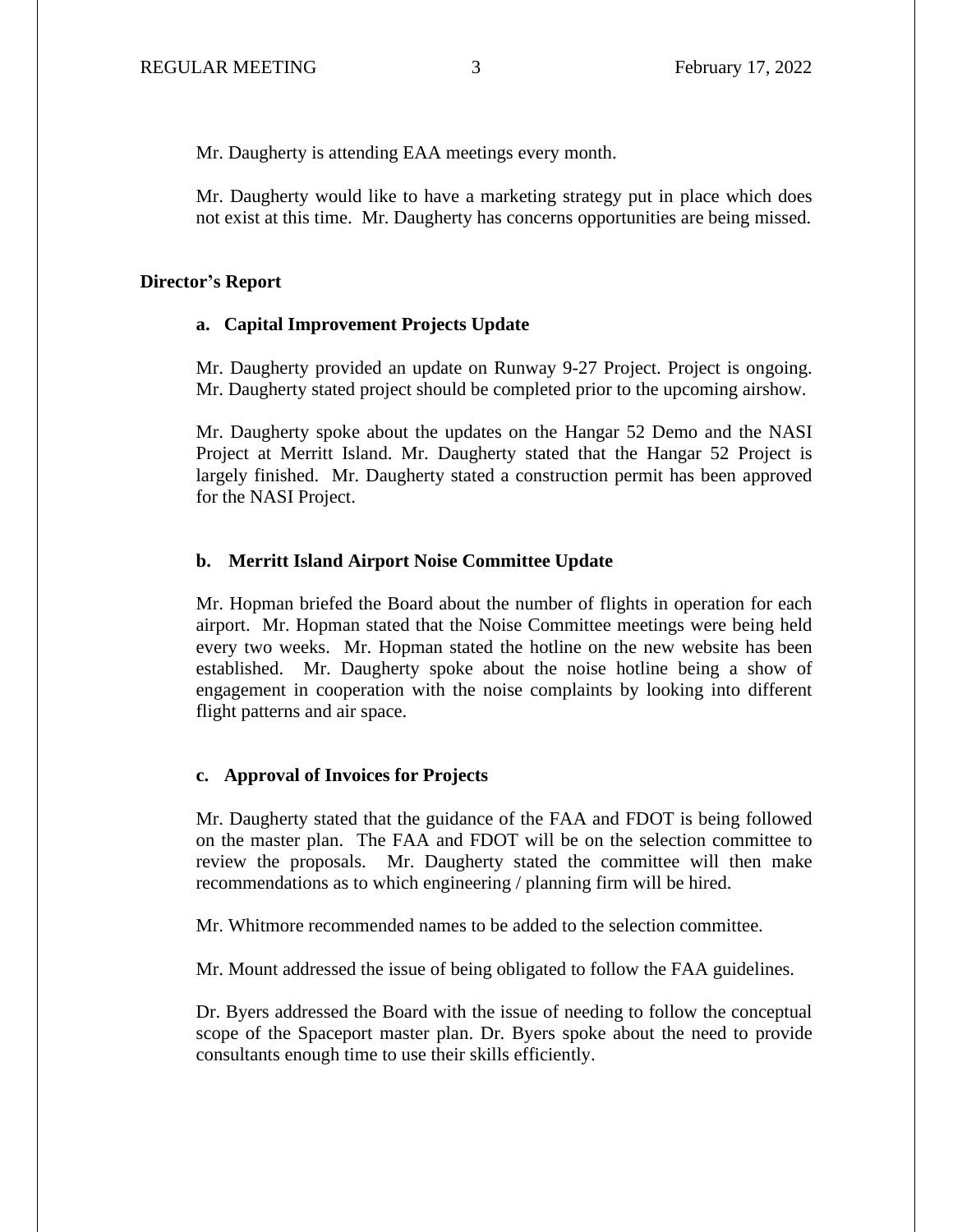Mr. Mitchell addressed the Board to volunteer to be part of the selection committee.

Mr. Daugherty suggested that Mr. Mitchell's assistance would be best suited on the technical side.

### **On Going Discussions**

## **a. Dr. Flynn's Agreement**

## **b. Spaceport Name Change**

Mr. Daugherty suggested setting up a workshop to further discuss the name change. Mr. Daugherty would like the workshop group to revisit the original three name considerations which were Spaceport Florida, Exploration Spaceport and Canaveral Space Center. Mr. Daugherty stated more time is needed with regard to this issue.

## **Attorney's Report**

**a.** Mr. Bird stated he has not heard back from the State of Florida Commission Ethics Committee in regard to the complaint submitted by TCAA Fire Chief Wooldridge.

Mr. Bird suggested keeping the issue of the complaint on the Attorney's Report until he hears something further.

Mr. Mount called for a motion to postpone the complaint issued by TCAA Fire Chief Wooldridge. Mr. Voss made the motion. Mr. Whitmore seconded. Mr. Mount called the question. All voted aye. Motion passed.

#### **Finance Manager's Report**

Ms. Kinard addressed the Board for any questions regarding the check register. Mr. Molitor questioned the check written to Brevard County. Ms. Kinard stated the check was for employee benefits. Mr. Molitor questioned the check written to the Wildlife Foundation of Florida. Mr. Daugherty stated the check was written for the VAC Grant and will be reimbursed.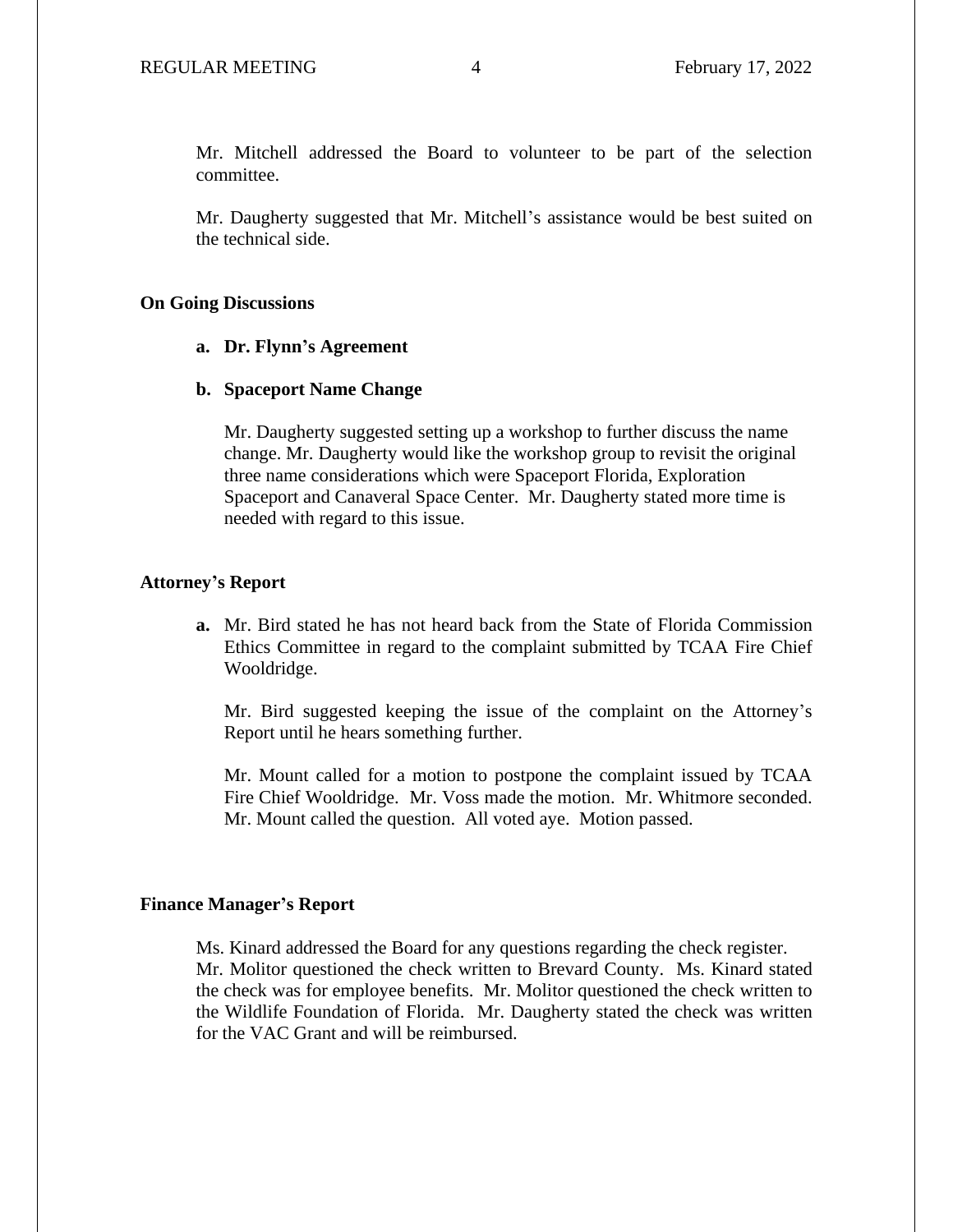## **Authority Member's Report**

Mr. Molitor stated that Commissioner Pritchett phoned to express her gratitude for the progress being made at TICO Airport. Ms. Pritchett is pleased with what she has seen.

Mr. Voss questioned the progress of the upcoming air show.

Mr. Daugherty stated meetings are being held and work is being done with our attorney, Mr. Bird, in regard to the upcoming air show in May. Mr. Daugherty will have more details at a later date.

# **Public Comments**

Mr. White stated that the Young Eagles Day was postponed to February  $26<sup>th</sup>$  due to weather conditions.

Mr. Panik addressed the Board with suggestions about the modernization of Drone flying. Mr. Panik suggested seeking information involving flying clubs and thinking about new ideas due to having new leadership.

# **Adjournment**

Mr. Mount adjourned the meeting at 5:39 p.m.

JOHN CRAIG, CHAIRMAN

DONN MOUNT, VICE CHAIRMAN/TREASURER

\_\_\_\_\_\_\_\_\_\_\_\_\_\_\_\_\_\_\_\_\_\_\_\_\_\_\_\_\_\_\_\_\_\_\_\_\_\_\_\_\_\_\_\_\_\_\_\_\_\_

\_\_\_\_\_\_\_\_\_\_\_\_\_\_\_\_\_\_\_\_\_\_\_\_\_\_\_\_\_\_\_\_\_\_\_\_\_\_\_\_\_\_\_\_\_\_\_\_\_\_\_